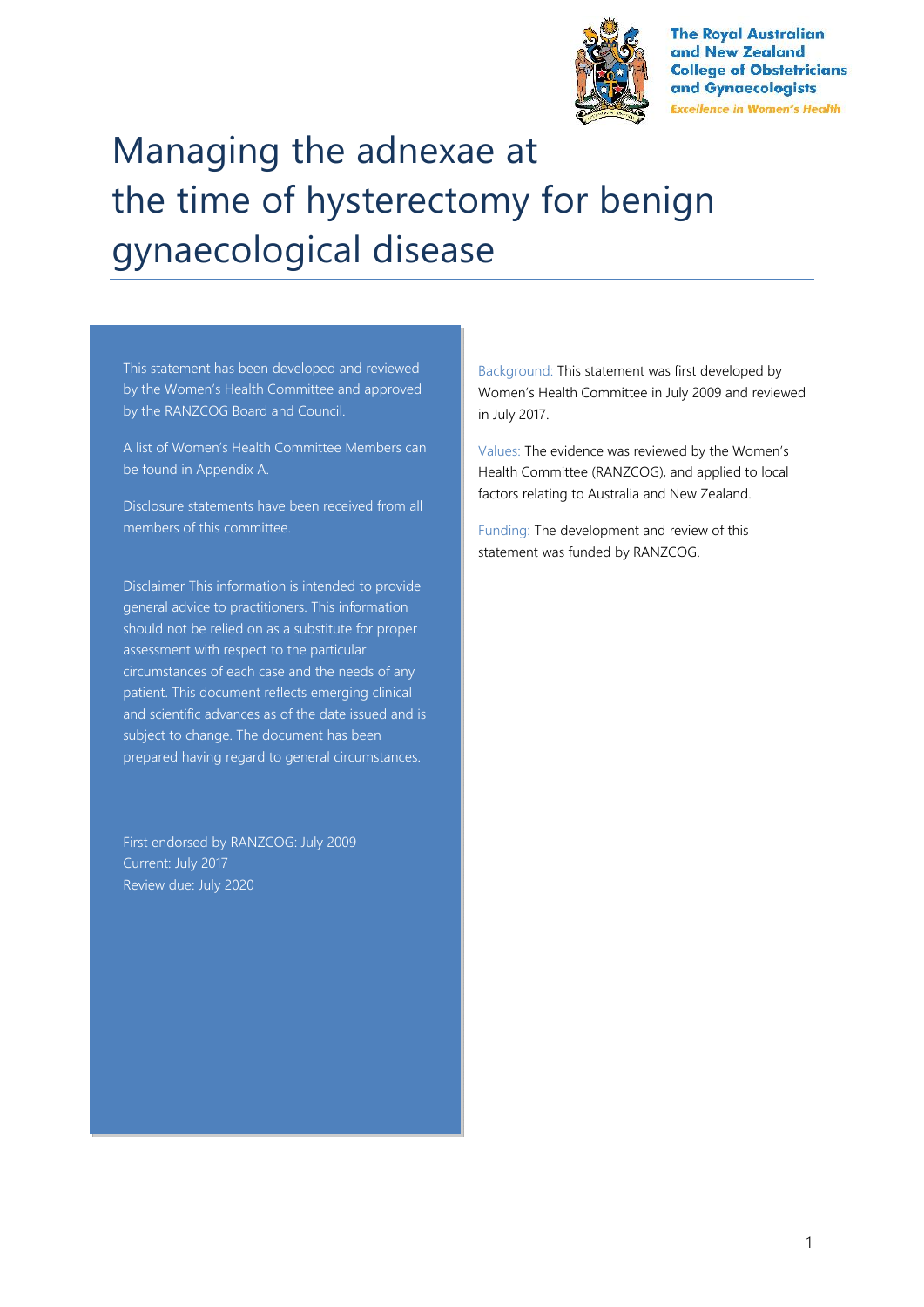The removal of healthy ovaries and fallopian tubes (bilateral salpingo-oophorectomy or BSO) at the time of hysterectomy for benign disease is commonly performed for the perceived benefit of preventing longterm morbidity and mortality related to retention of the ovaries. The commonest stated reason for prophylactic BSO at the time of hysterectomy, especially in postmenopausal women, is for the reduction in ovarian cancer risk.

#### Removal of the ovaries at the time of hysterectomy for benign disease

Removal of healthy ovaries does not add significantly to the operating time or immediate surgical complications of hysterectomy, but may have significant implications for short and long-term health. Lack of evidence from high quality randomised clinical trials limits the ability of surgeons and patients to make an informed decision about the relative merits of ovarian removal or conservation in those who are not at increased inherited risk of ovarian cancer.

The postmenopausal ovaries are physiologically active and continue to produce oestradiol (at low levels) and testosterone. The relative risks and benefits of oophorectomy at the time of hysterectomy can be difficult to estimate on an individualised basis. A recent modelling study in 2005 concluded that "women younger than 65 years of age clearly benefit from ovarian conservation, and at no age is there a clear benefit from prophylactic oophorectomy".<sup>1</sup>

A subsequent observational study of nearly 30000 women enrolled in the Nurses' Health study, (median follow-up of 24 years), concluded that, "compared with ovarian conservation, bilateral oophorectomy at the time of hysterectomy for benign disease is associated with a decreased risk of breast and ovarian cancer but an increased risk of all-cause mortality, and fatal and nonfatal coronary heart disease." At no age was oophorectomy associated with increased survival, but equally, it was not associated with a *decreased* survival in women over the age of 55 at the time of hysterectomy and oophorectomy.<sup>2</sup>

A further prospective cohort study of over 24,000 women, with a shorter duration of follow-up (median 7.6 years), concluded that, whilst oophorectomy at the time of hysterectomy decreased the risk of ovarian cancer compared to hysterectomy alone, it was not associated with an increased risk of coronary heart disease, hip fracture or death.<sup>3</sup>

Clearly there is conflicting evidence and therefore the decision for oophorectomy must consider the individual consequences for each woman with regard to her baseline risk for developing breast and ovarian cancers, coronary artery disease, osteoporosis, non-compliance and/or poor clinical response to HRT. In postmenopausal women, there is no consensus about whether ovaries should be removed or retained and decisions should be made following patient consultation on an individualised basis.

It must be emphasised that those women who are at increased genetic risk of ovarian and fallopian tube cancer (for example, BRCA mutation carriers)<sup>4,5</sup> risk reducing BSO continues to be the only demonstrated intervention to reduce ovarian cancer risk. If a salpingectomy has been recommended on the basis of cancer risk reduction, the entire fallopian tube should be removed including any tubal fimbrae adherant to the ovary.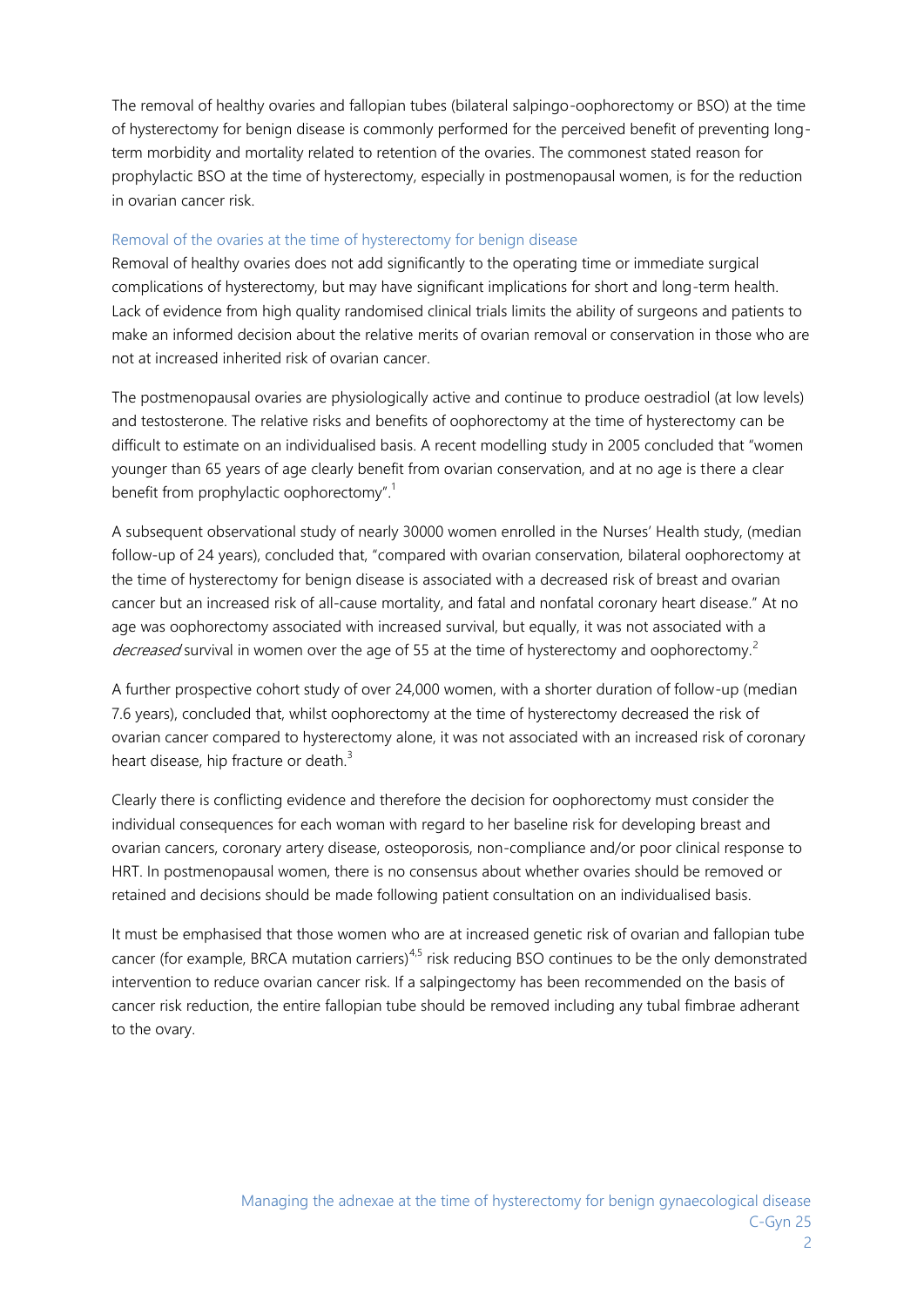#### Potential risks of oophorectomy at time of hysterectomy for benign disease

- 1. Increased mortality due to Coronary Heart Disease (CHD) $<sup>6</sup>$ </sup>
- 2. Increased morbidity and mortality due to osteoporosis related fracture
- 3. Increased risk of cognitive dysfunction, including dementia
- 4. Increased risk of depressive and anxiety symptoms
- 5. In premenopausal women:
	- More severe and prolonged vasomotor symptoms than those seen following natural menopause.
	- Reduction in libido and sexual dysfunction.

With the exception of osteoporosis related fracture, it is unclear whether the incidence and severity of the above conditions are ameliorated by oestrogen replacement therapy.

#### Removal of the fallopian tubes at the time of hysterectomy for benign disease

There is growing evidence that high-grade serous tumours of the ovary and peritoneal surface epithelium (the most common histologic sub-type of epithelial ovarian cancer) may originate in the fallopian tubes. $7,8$ 

There is no known benefit for retaining fallopian tubes in the post-reproductive period, or at the time of hysterectomy. Removal of the fallopian tubes does not appear to increase surgical complications, nor impact on ovarian function. However, as there is no population based data to quantify the risk-benefit profile, it is not yet clear whether this strategy will reduce the risk of ovarian cancer in the general population.

In the light of these date, RANZCOG now recommends consideration be given to bilateral salpingectomy at the time of hysterectomy for benign gynaecological disease and that the risks and benefits be discussed with the patient on a case-by-case basis.

Furthermore, consideration should be given to bilateral salpingectomy instead of tubal occlusive procedures for female sterilisation (see C-Gyn 22 Female Sterilisation by Filshie Clip Tubal Occlusion).

| <u>INCCOMMICHUATIONS</u>                                                                                                                                     |                                   |
|--------------------------------------------------------------------------------------------------------------------------------------------------------------|-----------------------------------|
| Recommendation 1                                                                                                                                             | Grade                             |
| A discussion of the benefits and harms of concurrent removal of ovaries<br>should to take place before hysterectomy for benign gynaecological<br>conditions. | Consensus-based<br>recommendation |
|                                                                                                                                                              |                                   |
| Recommendation 2                                                                                                                                             | Grade                             |

## Recommendations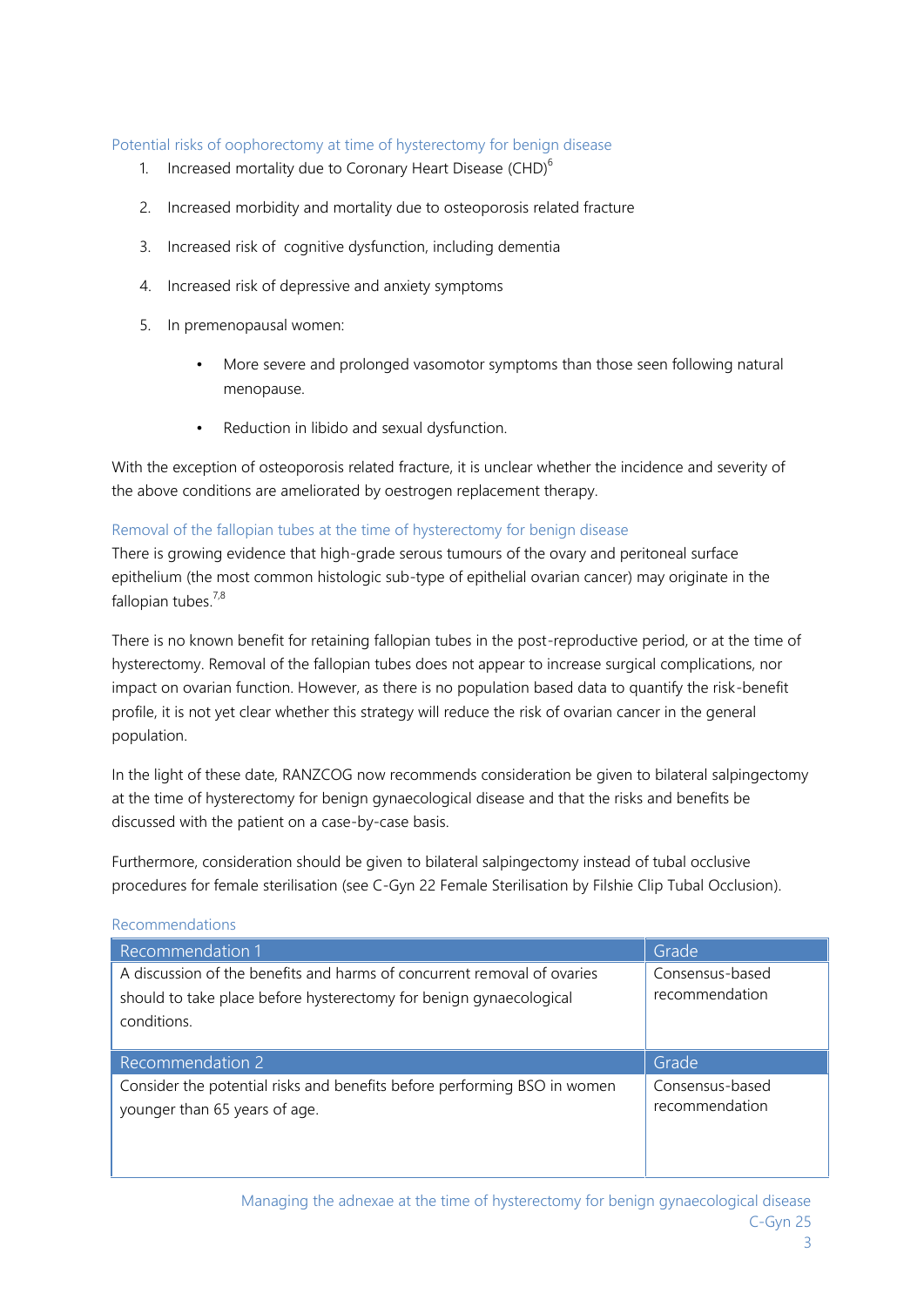| <b>Recommendation 3</b>                                                                                                                                                                                     | Grade                                    |
|-------------------------------------------------------------------------------------------------------------------------------------------------------------------------------------------------------------|------------------------------------------|
| Women who are concerned about their personal risk of ovarian cancer may<br>wish to proceed to BSO despite potential short and long term risks, but this<br>should only occur after appropriate counselling. | Consensus-based<br>recommendation        |
| Recommendation 4                                                                                                                                                                                            | Grade                                    |
| The factors that will influence the decision making are likely to be:                                                                                                                                       | Consensus-based<br>recommendation        |
| The woman's risk (real or perceived) of ovarian cancer.                                                                                                                                                     |                                          |
| Indications for hysterectomy and the planned surgical<br>approach.                                                                                                                                          |                                          |
| Personal risk factors for CHD, osteoporosis and depression.                                                                                                                                                 |                                          |
| Absolute and relative personal contraindications to<br>oestrogen therapy.                                                                                                                                   |                                          |
| Recommendation 5                                                                                                                                                                                            | Grade                                    |
| Doctors should discuss the risks and benefits of bilateral salpingectomy with<br>patients undergoing hysterectomy for benign disease.                                                                       | Consensus-based<br>recommendation<br>7.8 |

## **References**

- 1. Parker WH, Broder MS, Liu Z et al. Ovarian conservation at the time of hysterectomy for benign disease. Obstet Gynecol 2005; 106: 219-226.
- 2. Parker WH, Broder MS, Chang E et al. Ovarian conservation at the time of hysterectomy and longterm health outcomes in the nurses' health study. ObstetGynecol 2009; 113: 1027-37.
- 3. Jacoby VL, Grady D, Wactawski-Wende J, Manson JE, Allison MA, Kuppermann M, Sarto GE, Robbins J, Phillips L, Martin LW, O'sullivan MJ, Jackson R, Rodabough RJ and Stefanick ML. Oophorectomy vs. ovarian conservation with hysterectomy: cardiovascular disease, hip fracture, and cancer in the Women's Health Initiative Observational Study. Archives of Internal Medicine 2011; 171: 760-8.
- 4. Greene MH, Mai PL, Schwartz PE. Does bilateral salpingectomy with ovarian retention warrant consideration as a temporary bridge to risk-reducing bilateral oophorectomy in BRCA1/2 mutation carriers? Am J Obstet Gynecol 2011; 204: 19.e1-6.
- 5. Anthony Howell, Jack Cuzick. Oestrogen and breast cancer: results from the WHI trial. The Lancet Oncology May 2012; Volume 13, Issue 5, Pages 437-438.
- 6. Hickey M, Ambekar M, Hammond I. Should the ovaries be removed or retained at the time of hysterectomy for benign disease? Hum Reprod Update 2010; 16 (2): 131-41.
- 7. Dietl J, Wischhusen J, Häusler SF. The post-reproductive Fallopian tube: better removed? Hum Reprod 2011; 26 (11): 2918-24. Epub 2011 Aug 16.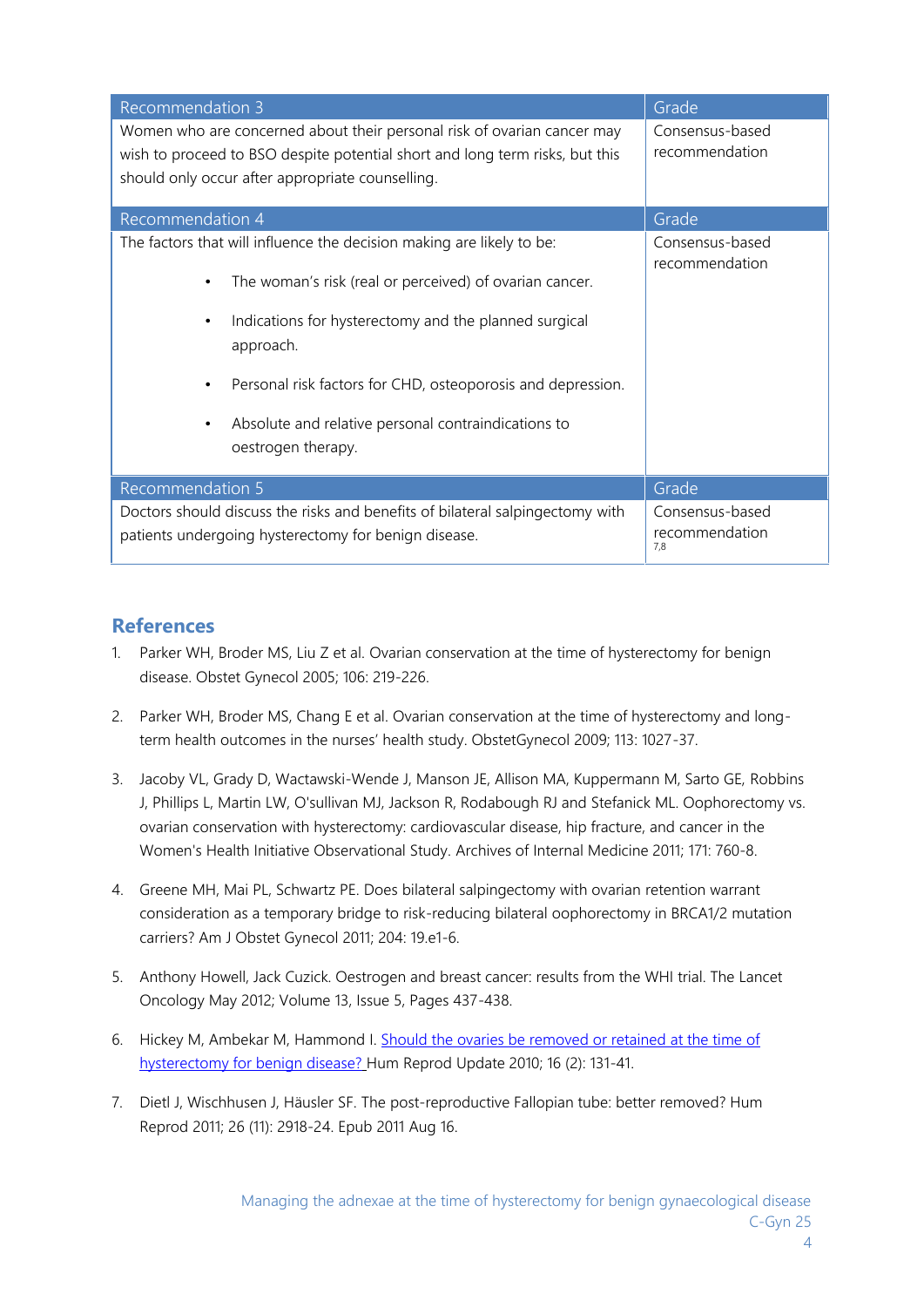8. Salvador S, Gilks B, Köbel M, Huntsman D, Rosen B, Miller D. The fallopian tube: primary site of most pelvic high-grade serous carcinomas. Int J Gynecol Cancer 2009; 19 (1): 58-64.

## **Other suggested reading**

ACOG Practice Bulletin No. 89: Elective and Risk-Reducing Salpingo-oophorectomy: Obstetrics & Gynecology 2008; 111 (1): 231.

Arnold LD and Colditz GA. Hysterectomy With Oophorectomy: Implications for Clinical Decision Making. Arch Inter Med 2011; 171 (8): 768-769.

Atsma F, Bartelink ML, Grobbee DE, van der Schouw YT. Postmenopausal status and early menopause as independent risk factors for cardiovascular disease: a meta-analysis. Menopause 2006; 13 (2): 265-279.

Lobo RA. Surgical menopause and cardiovascular risks. Menopause 2007; 562-566.

The Society of Gynecologic Oncology of Canada. Position statement regarding salpingectomy and ovarian cancer prevention. Sept 15, 2011. Accessed June 2012. Available at: http://www.g-o c.org/en/news/positionstatements/salpingectomystmt.aspx

Tone AA et al. The role of the fallopian tube in ovarian cancer. Clinical Advances in Hematology & Oncology 2012; 10 (5).

Vearncombe KJ and Pachana NA. Is cognitive functioning detrimentally affected after early, induced menopause? Menopause 2009; 16: 188-198.

## **Links to other College statements**

(C-Gyn 22) Female Sterilisation by Filshie Clip Tubal Occlusion https://www.ranzcog.edu.au/RANZCOG\_SITE/media/RANZCOG- MEDIA/Women%27s%20Health/Statement%20and%20guidelines/Clinical%20-%20Gynaecology/Filshie- Clip-Tubal-Occlusion-(C-Gyn-22)-Review-November-2014.pdf?ext=.pdf

(C-Gen 15) Evidence-based Medicine, Obstetrics and Gynaecology https://www.ranzcog.edu.au/RANZCOG\_SITE/media/RANZCOG- MEDIA/Women%27s%20Health/Statement%20and%20guidelines/Clinical%20-%20General/Evidence based-medicine,-Obstetrics-and-Gynaecology-(C-Gen-15)-Review-March-2016.pdf?ext=.pdf

## **Patient information**

A range of RANZCOG Patient Information Pamphlets can be ordered via:

https://www.ranzcog.edu.au/Womens-Health/Patient-Information-Guides/Patient-Information- **Pamphlets**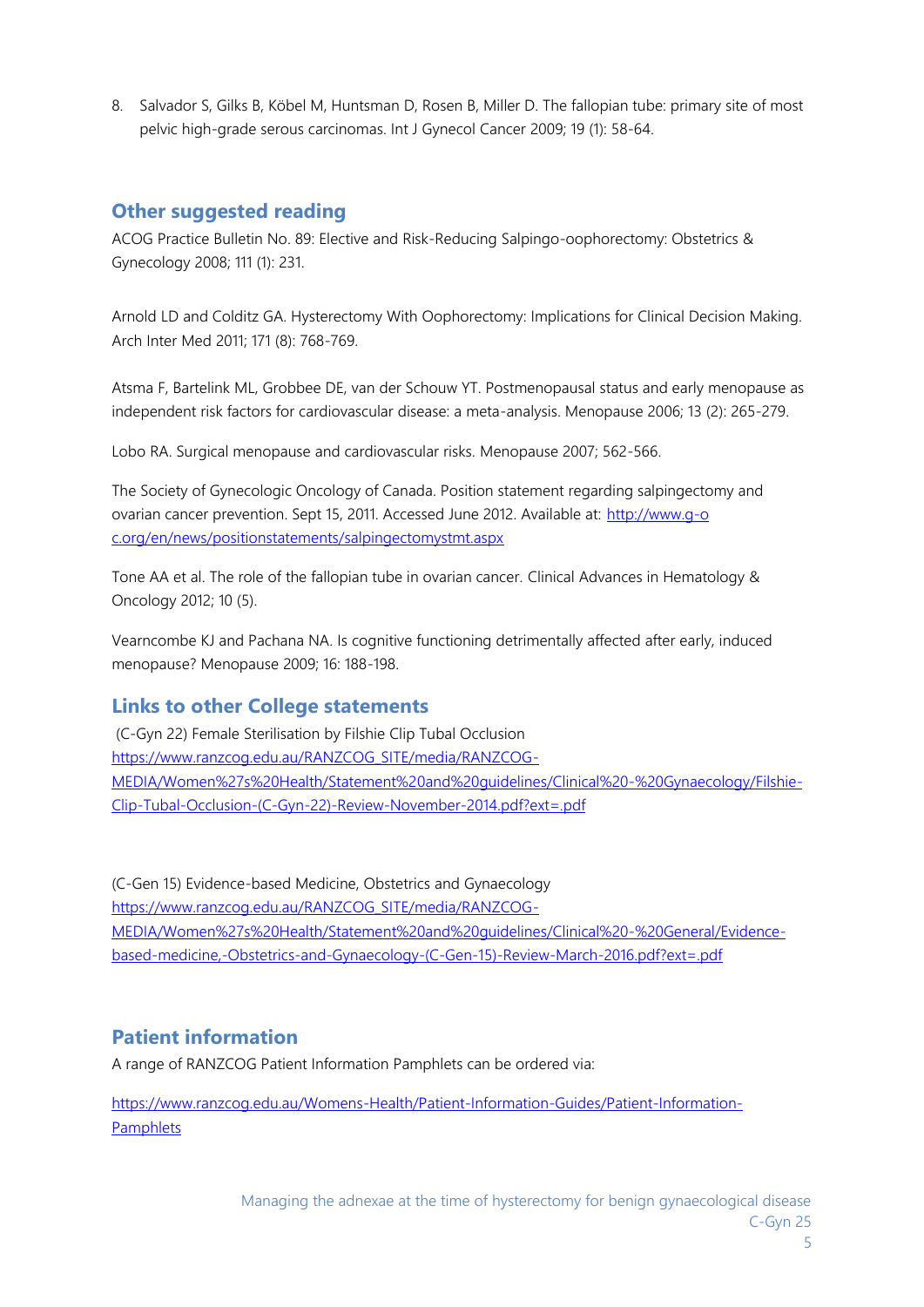## **Appendices**

Appendix A Women's Health Committee Membership

| Name                              | <b>Position on Committee</b> |
|-----------------------------------|------------------------------|
| Professor Yee Leung               | Chair                        |
| Dr Joseph Sgroi                   | Deputy Chair, Gynaecology    |
| Associate Professor Lisa Hui      | Member                       |
| Associate Professor Ian Pettigrew | <b>EAC Representative</b>    |
| Dr Tal Jacobson                   | Member                       |
| Dr Ian Page                       | Member                       |
| Dr John Regan                     | Member                       |
| Dr Craig Skidmore                 | Member                       |
| Associate Professor Janet Vaughan | Member                       |
| Dr Bernadette White               | Member                       |
| Dr Scott White                    | Member                       |
| Associate Professor Kirsten Black | Member                       |
| Dr Greg Fox                       | College Medical Officer      |
| Dr Marilyn Clarke                 | Chair of the ATSI WHC        |
| Dr Martin Byrne                   | <b>GPOAC Representative</b>  |
| Ms Catherine Whitby               | Community Representative     |
| Ms Sherryn Elworthy               | Midwifery Representative     |
| Dr Amelia Ryan                    | Trainee Representative       |

### Appendix B Overview of the development and review process for this statement

*i. Steps in developing and updating this statement*

This statement was originally developed in July 2009 and was most recently reviewed in July 2014. The Women's Health Committee carried out the following steps in reviewing this statement:

- Declarations of interest were sought from all members prior to reviewing this statement.
- Structured clinical questions were developed and agreed upon.
- An updated literature search to answer the clinical questions was undertaken.
- At the July 2017 face-to-face committee meeting, the existing consensus-based recommendations were reviewed and updated (where appropriate) based on the available body of evidence and clinical expertise. Recommendations were graded as set out below in Appendix B part iii)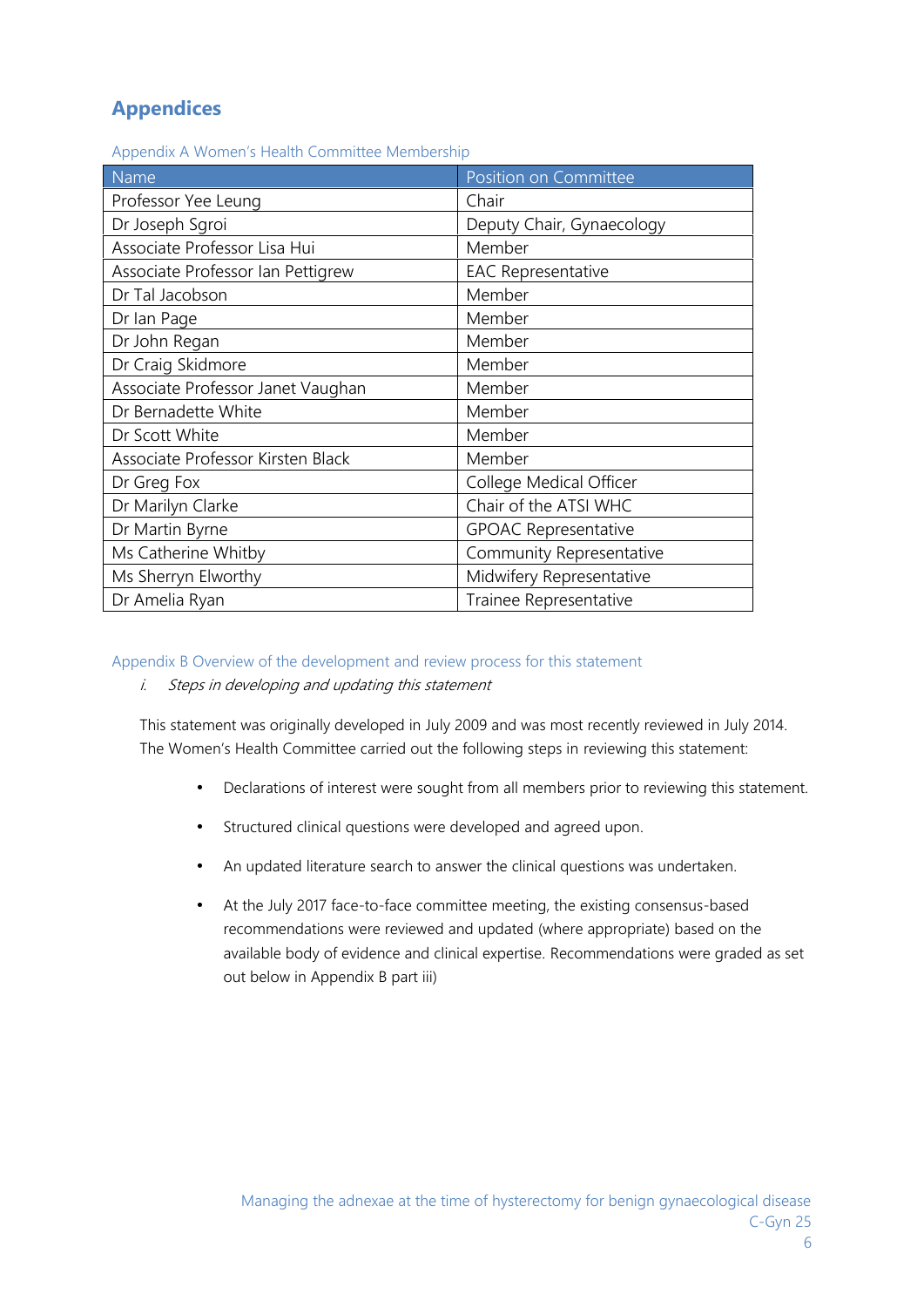## *ii. Declaration of interest process and management*

Declaring interests is essential in order to prevent any potential conflict between the private interests of members, and their duties as part of the Women's Health Committee.

A declaration of interest form specific to guidelines and statements was developed by RANZCOG and approved by the RANZCOG Board in September 2012. The Women's Health Committee members were required to declare their relevant interests in writing on this form prior to participating in the review of this statement.

Members were required to update their information as soon as they become aware of any changes to their interests and there was also a standing agenda item at each meeting where declarations of interest were called for and recorded as part of the meeting minutes.

There were no significant real or perceived conflicts of interest that required management during the process of updating this statement.

## *iii. Grading of recommendations*

Each recommendation in this College statement is given an overall grade as per the table below, based on the National Health and Medical Research Council (NHMRC) Levels of Evidence and Grades of Recommendations for Developers of Guidelines.<sup>17</sup> Where no robust evidence was available but there was sufficient consensus within the Women's Health Committee, consensus-based recommendations were developed or existing ones updated and are identifiable as such. Consensus based recommendations were agreed to by the entire committee. Good Practice Notes are highlighted throughout and provide practical guidance to facilitate implementation. These were also developed through consensus of the entire committee.

| Recommendation category |   | Description                                                                                                    |
|-------------------------|---|----------------------------------------------------------------------------------------------------------------|
| Evidence-based          | A | Body of evidence can be trusted to guide practice                                                              |
|                         | B | Body of evidence can be trusted to quide practice in most<br>situations                                        |
|                         | C | Body of evidence provides some support for<br>recommendation(s) but care should be taken in its<br>application |
|                         | D | The body of evidence is weak and the recommendation<br>must be applied with caution                            |
| Consensus-based         |   | Recommendation based on clinical opinion and expertise<br>as insufficient evidence available                   |
| Good Practice Note      |   | Practical advice and information based on clinical opinion<br>and expertise                                    |

7